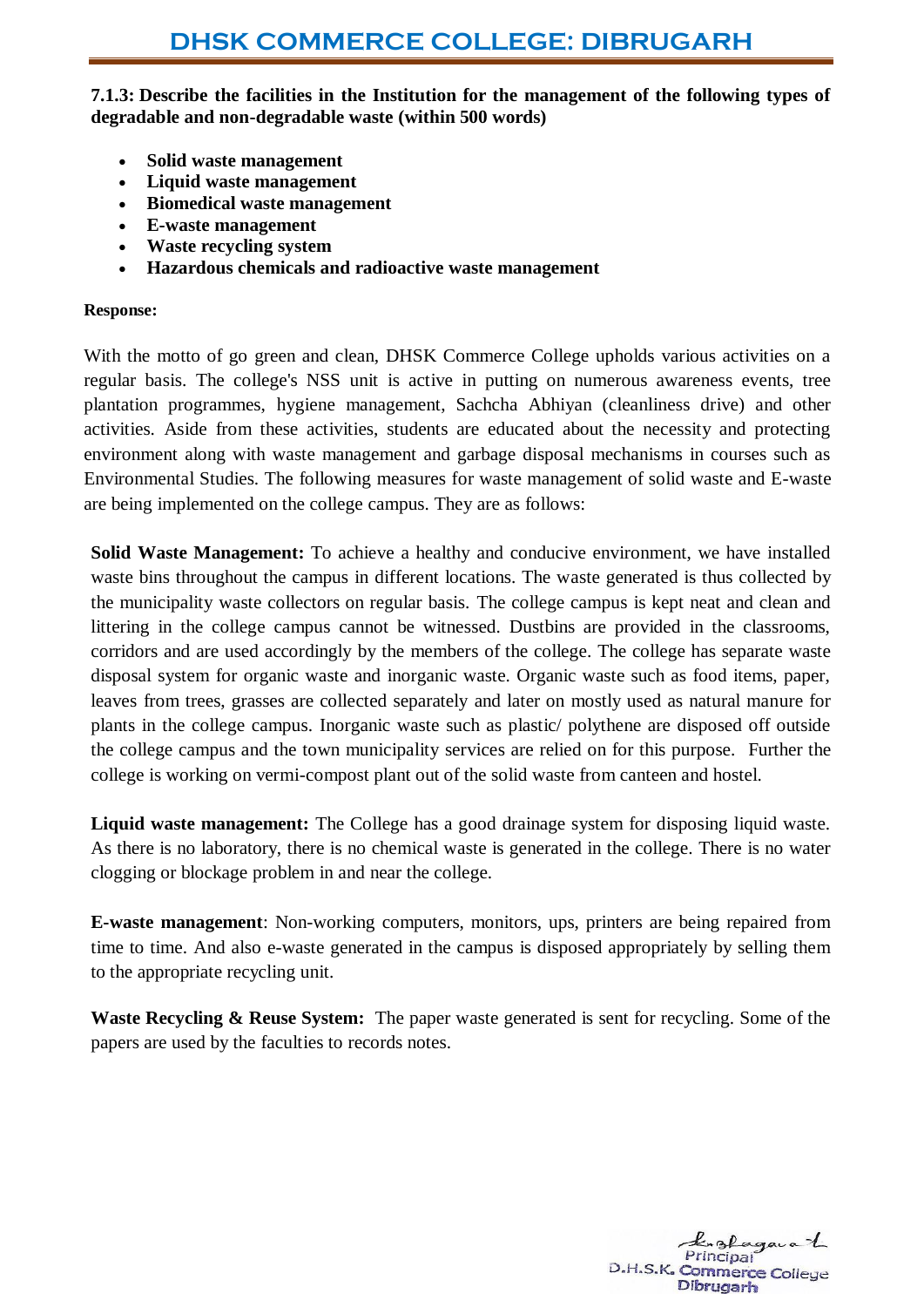## **DHSK COMMERCE COLLEGE: DIBRUGARH**



Waste management in collaboration with Dibrugarh Municipality Board



Principal D.H.S.K. Commerce College Dibrugarh